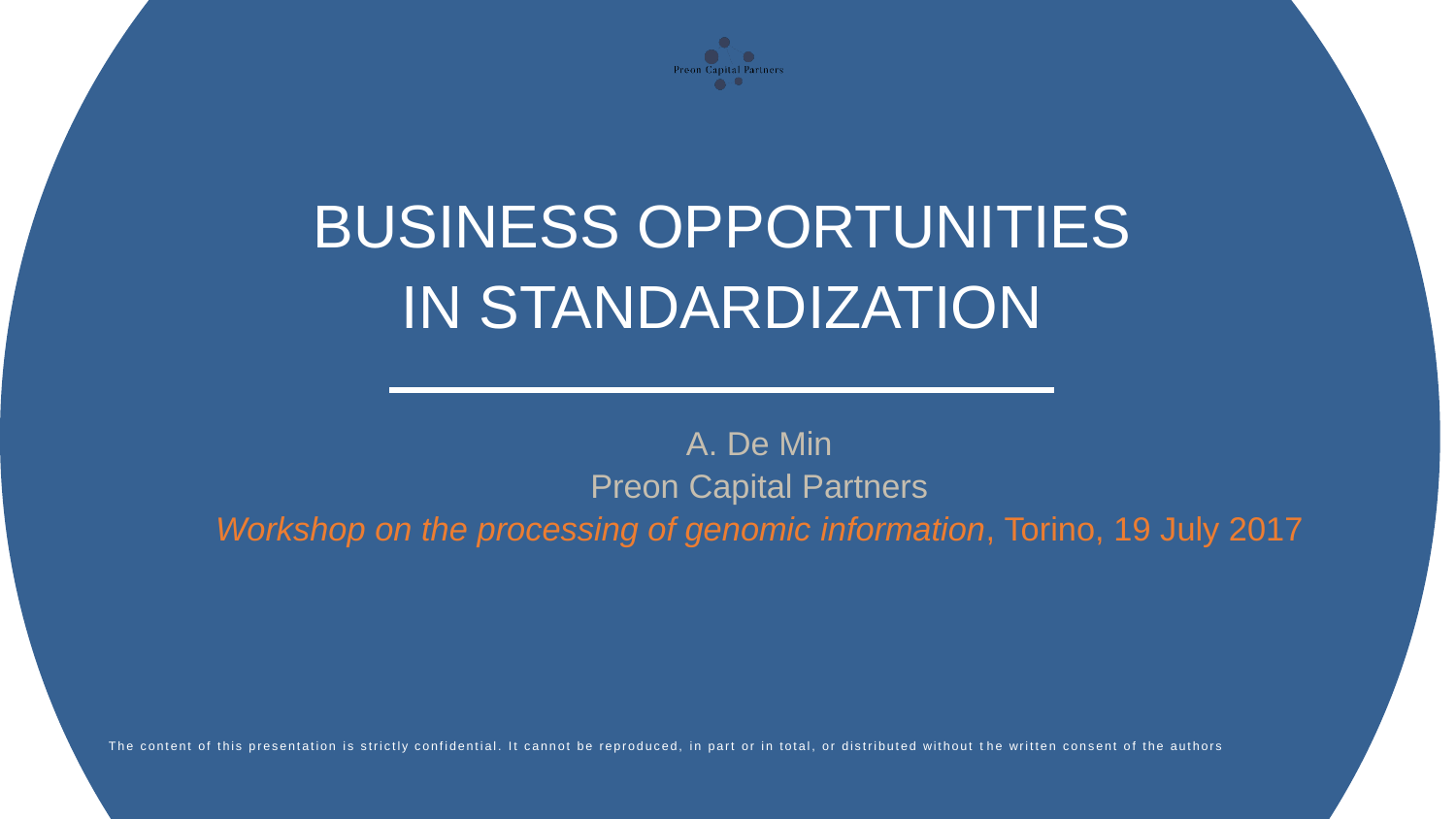iobox.fi

### PREON CAPITAL TWO FUNCTIONS

Innovative asset manager for the set family office's liquidity and for

JARI OVASKAINEN

for external investors  $\overline{a}$ most successful and Innovative asset manager for the family office's liquidity and

business angel in

Preon

Family office for the most successful business angel in Europe

### **OBJECTIVE**

Develop a set of equity investment products with risk, return and liquidity profiles that are particularly suitable for family offices and longterm investors

#### MISSION

Continuously innovate methods and enhance productivity to decrease costs and maximize net returns for investors

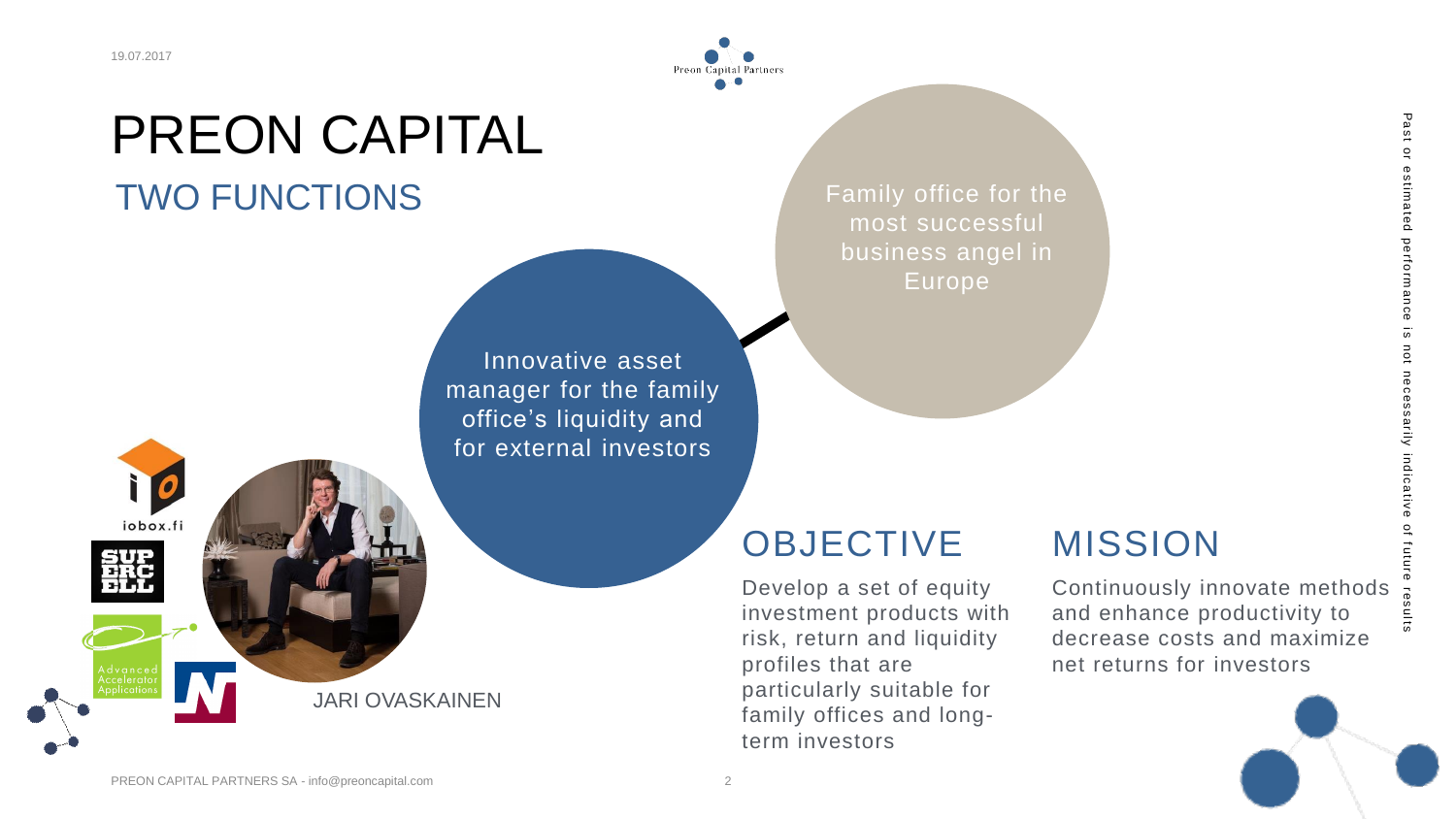### A NEW CLASS OF EQUITY INVESTORS

Single-family (SFO) and multi-family (MFO) offices:

- Pioneered by the Rockfellers in late 1800
- Initially focusing on tax planning, property management, administration, payroll, etc
- Deeply transformed in last 20y with proliferation of millionaires/billionaires
- Today 3000+ SFOs globally
- 50% born in the last 20y
- \$4 trillion total wealth

New billionaire profile:

- entrepreneur
- sophisticated, value investor
- has extensive entrepreneurial network
- seeks long-term (next-generation) returns
- less demanding (more passive) than VC

#### SFOS, MFOS ARE THE EMERGING SOURCE OF VENTURE CAPITAL



PREON CAPITAL PARTNERS SA info@preoncapital.com 3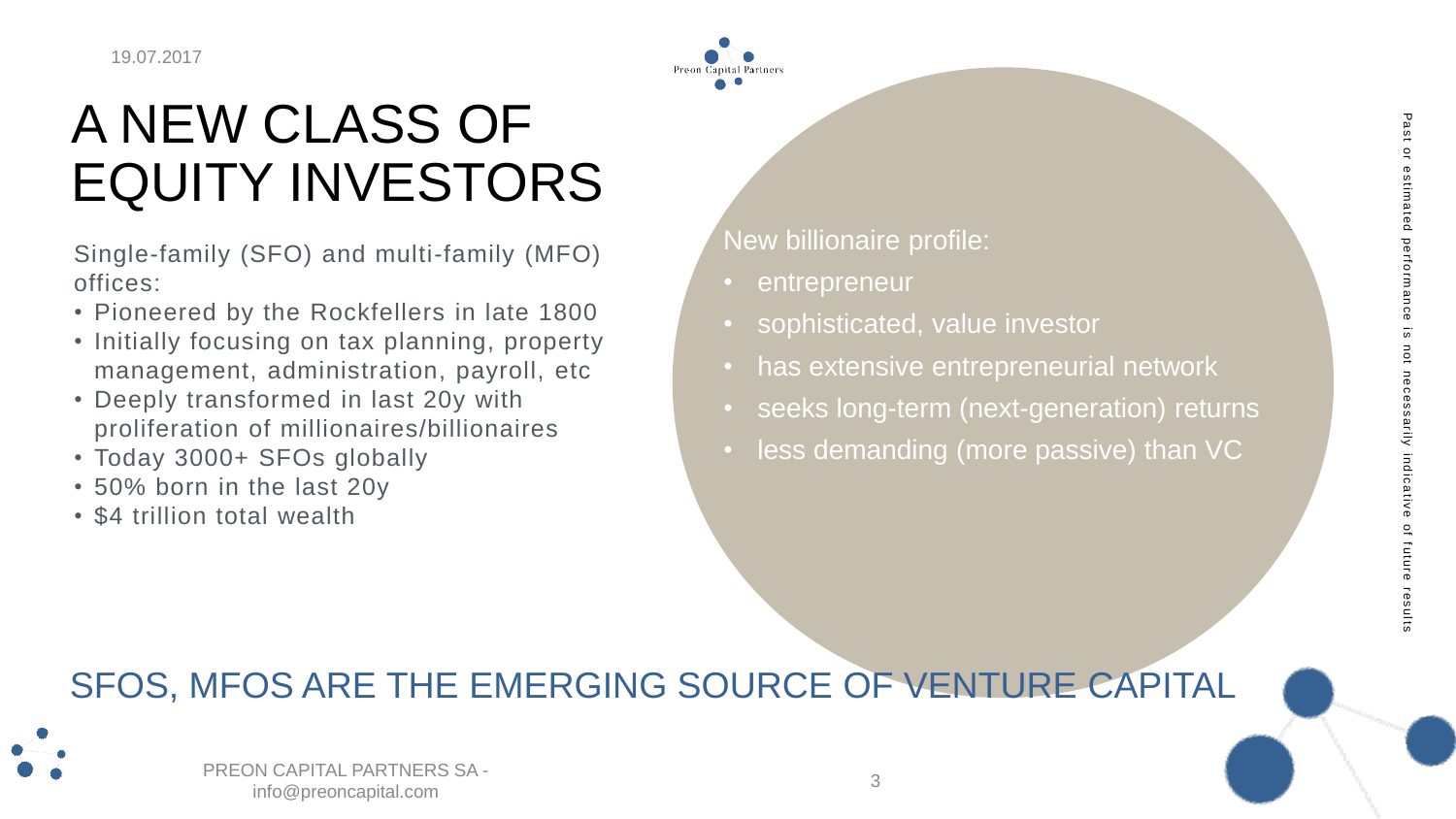

### DEFINITION OF A STANDARD

Standards provide people and organizations with a basis for mutual understanding, and are used as tools to facilitate communication, measurement, commerce and manufacturing

Past or estimated performance is not necessarily indicative of future results

arily

future

results

ۍ<br>۵



PREON CAPITAL PARTNERS SA info@preoncapital.com 4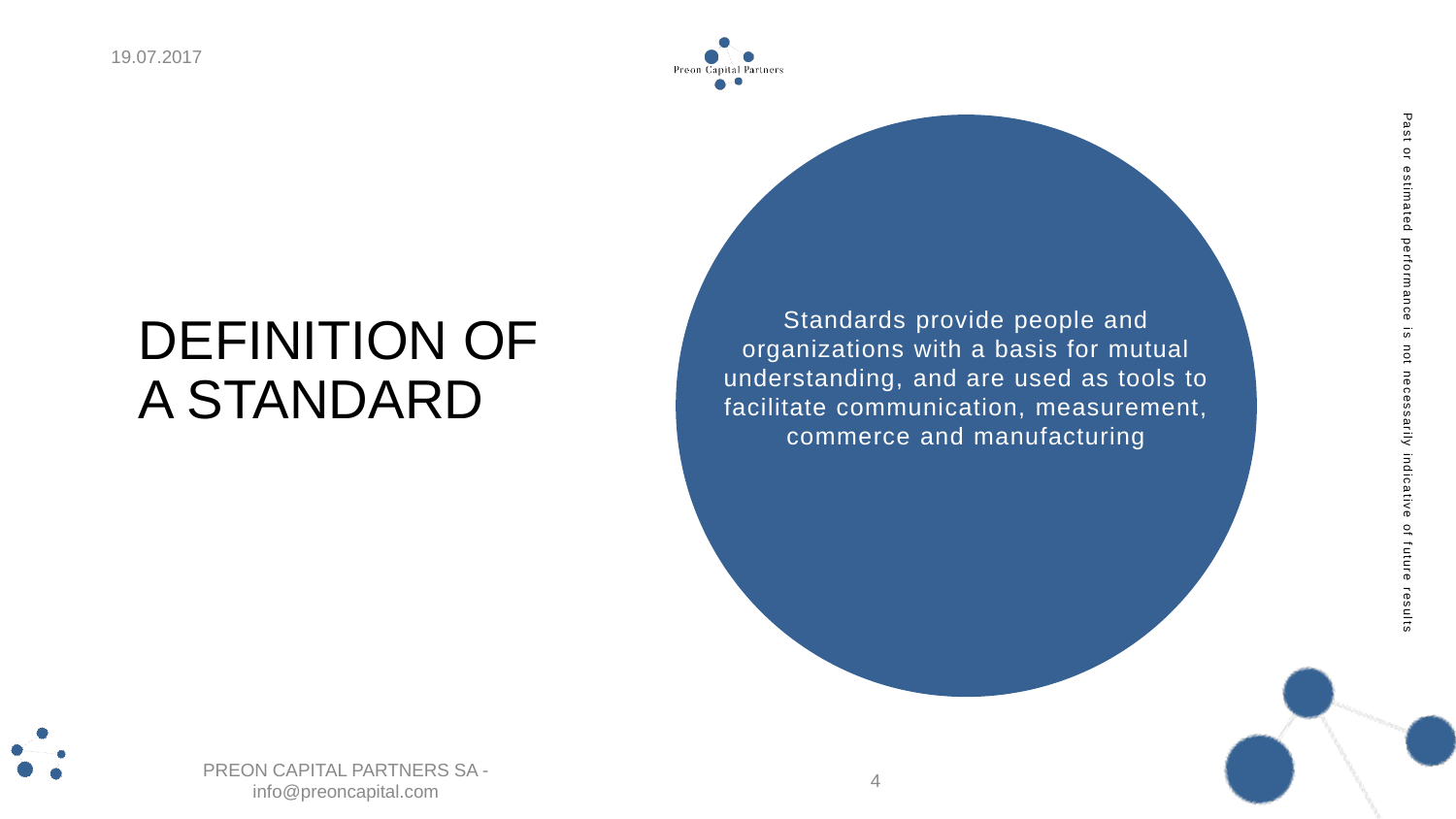

#### **FOR USERS / CONSUMERS**

Advantages:

- enhance network effects
- attract consumers to new technology
- permit more informed product choices
- reduce product prices
- Increase speed and efficiency

### STANDARDS TRANSFORM PRODUCTS INTO **COMMODITIES**

Disadvantages: • reduce variety

PREON CAPITAL PARTNERS SA info@preoncapital.com 5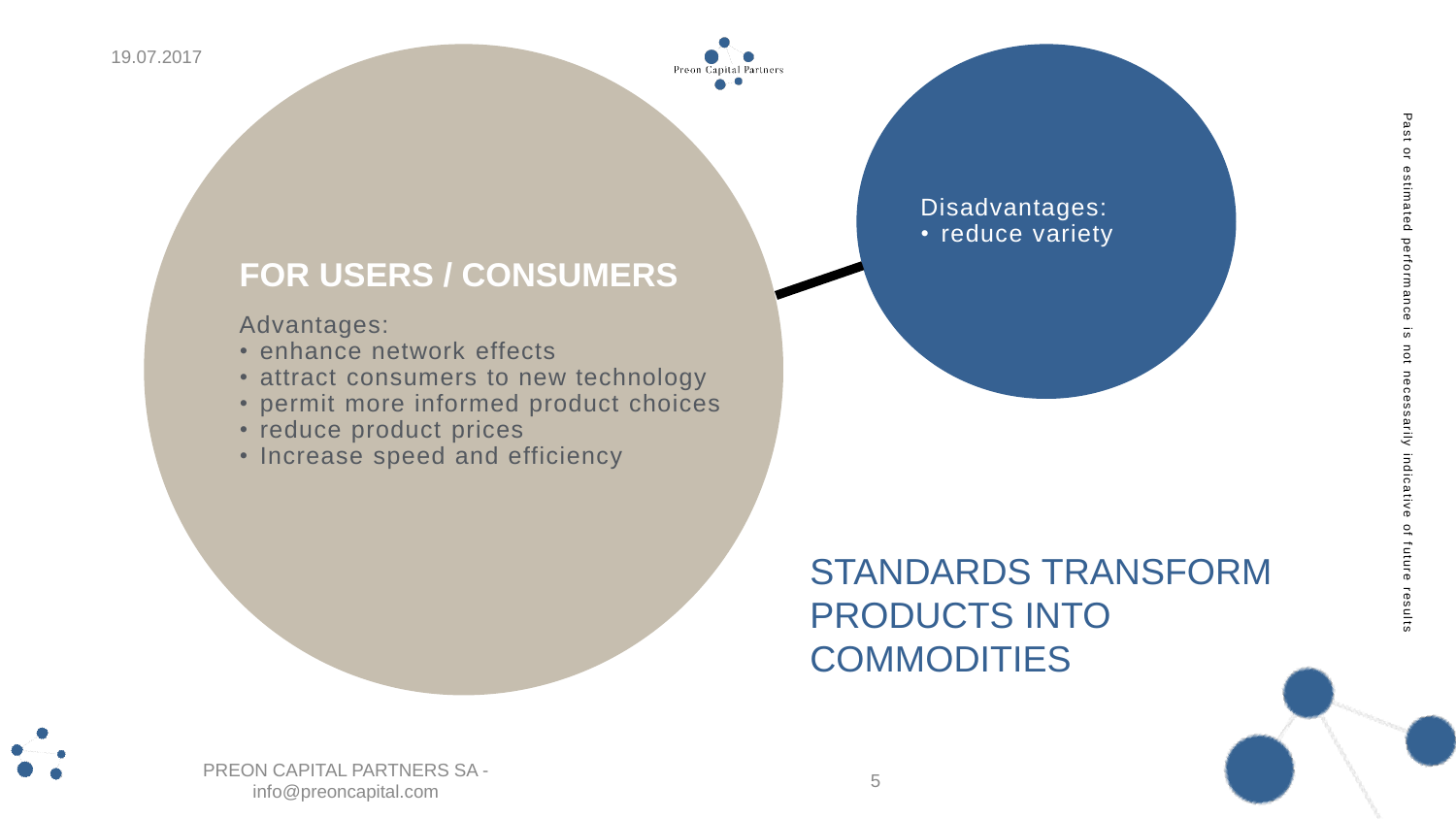

#### **FOR ENTREPRENEURS / INVESTORS**

Advantages:

- facilitate business interaction
- enable companies to comply with laws and regulations
- speed up market introduction of innovative products
- provide interoperability between new and existing products, services and processes
- facilitates mix and match between components of a system

### IS THERE ANY REAL, LONG-TERM BUSINESS OPPORTUNITY FOR INVESTORS?



PREON CAPITAL PARTNERS SA info@preoncapital.com 6

#### Disadvantages:

- increase competition
- Increase margin pressure
- increase regulatory burden
- impose frequent technology changes
- block technology evolution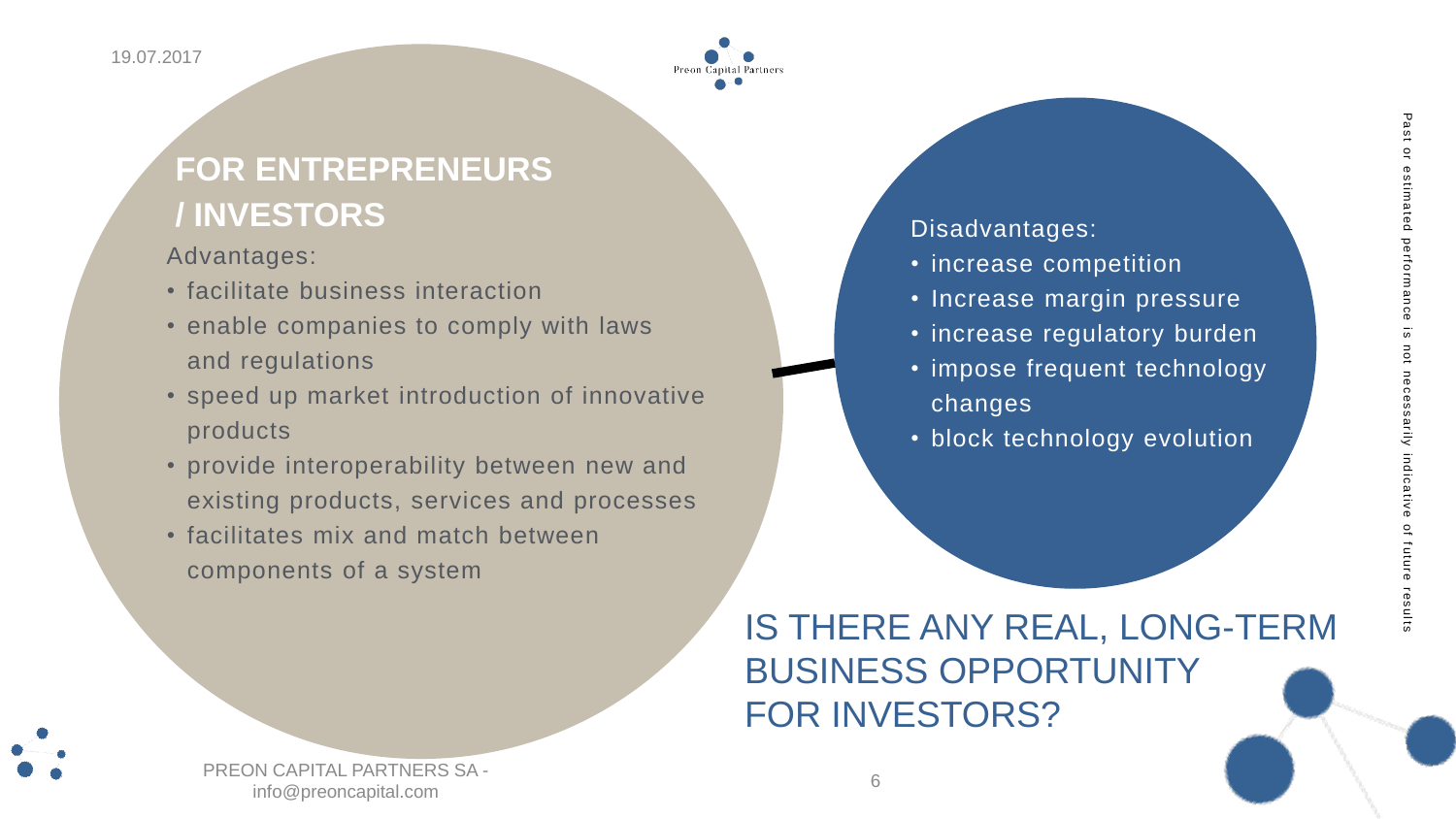

### STANDARDIZATION AND TECHNOLOGY REVOLUTION

### THREE CONDITIONS:

- a) Increase in performance
- b) Decrease in cost
- c) New standard





STANDARDS BRIDGE THE GAP BETWEEN RESEARCH AND MARKET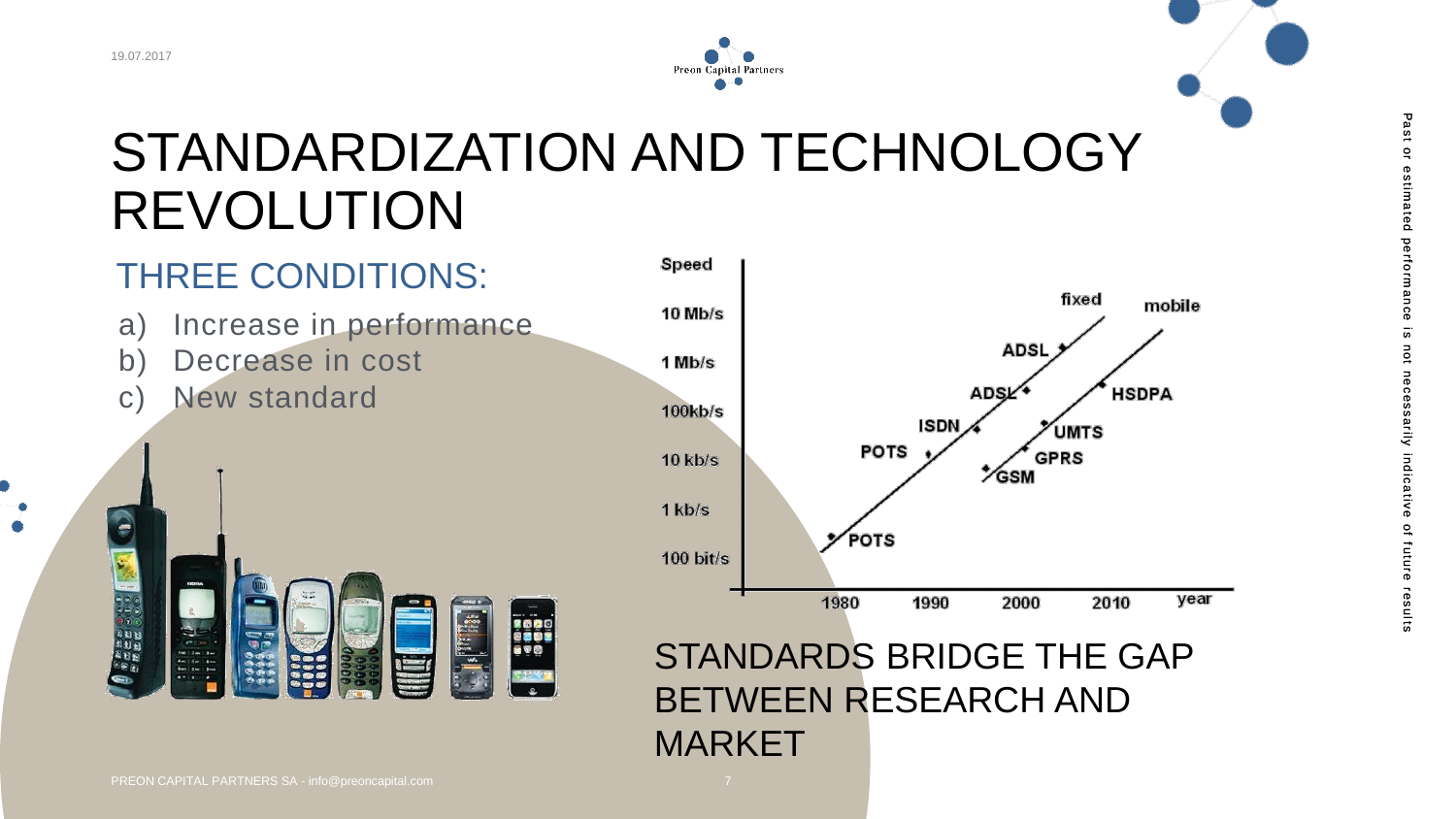

### SUCCESSFUL STANDARDS TIMING AND EVOLUTION



Source: www.ifm.eng.cam.ac.uk/uploads/Resources/Reports/OSullivan\_Dodin\_Role\_of\_Standardisation\_June\_2012\_\_2\_.pdf

 $\circ$ e s  $\overline{a}$ ate  $\frac{p}{q}$  $opt-11\frac{a}{b}$  $\text{airror} = \frac{3}{5}d$ , as mirror mod.us mirror est.us

P a

Past or estimated performance is not necessarily indicative of future results Past or estimated performance is not necessarily indicative of future results **Aselection at** mirror ob. segectmodifier ob. Selec bpy.context.scene print("Selecied"

esults

PREON CAPITAL PARTNERS SA - info@preoncapital.com 8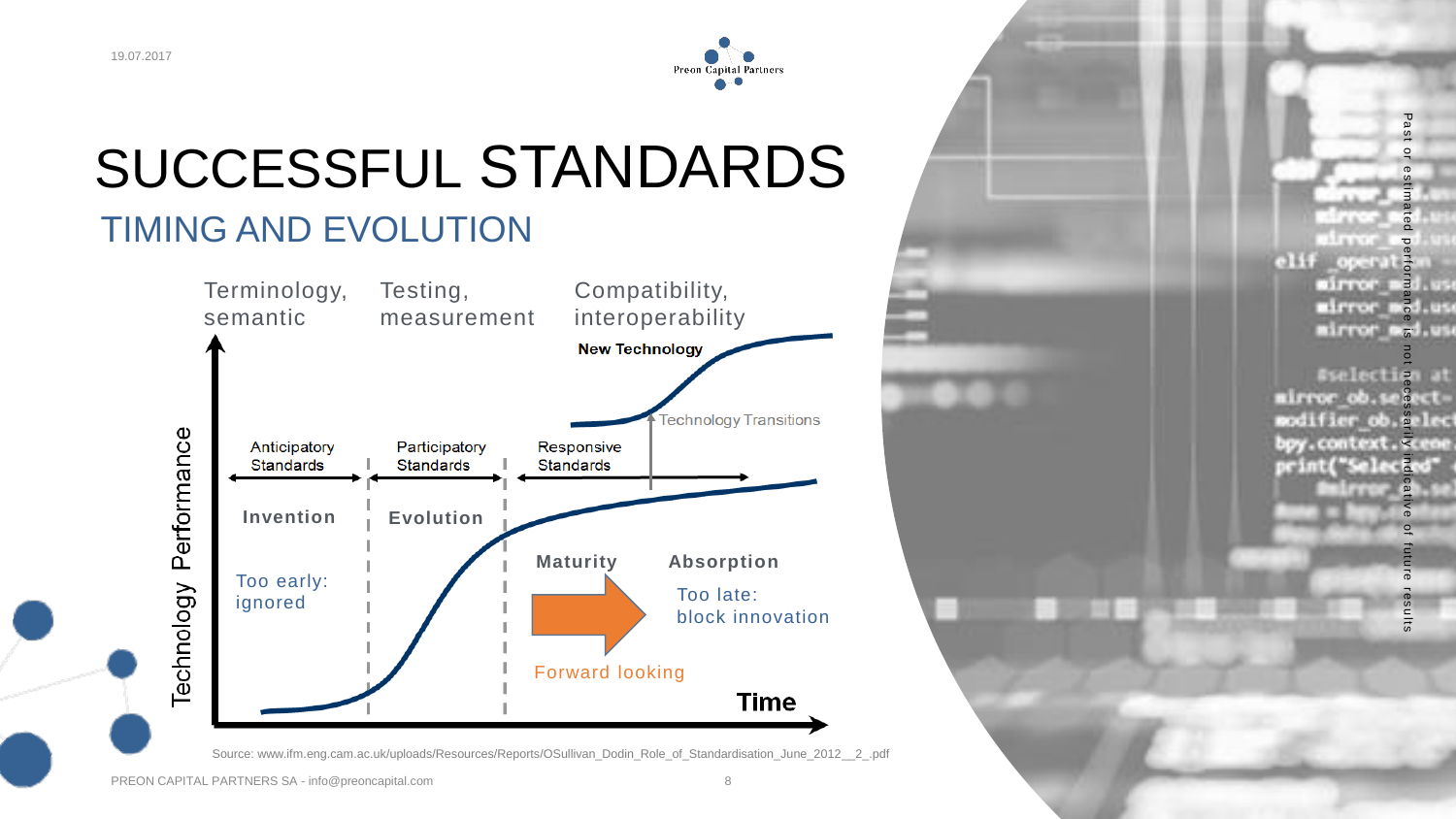



# BUSINESS OPPORTUNITIES

- A. IMPROVED, LOWER COST MANUFACTURING
	- MIX & MATCH OF STANDARD COMPONENTS
- B. DEVELOP PRODUCTS/SERVICES BASED ON A NEW STANDARD
	- BIRTH OF A NEW INDUSTRY
- C.INVEST IN RESEARCH THAT MAY GENERATE A STANDARD IP ROYALTY REVENUE MODEL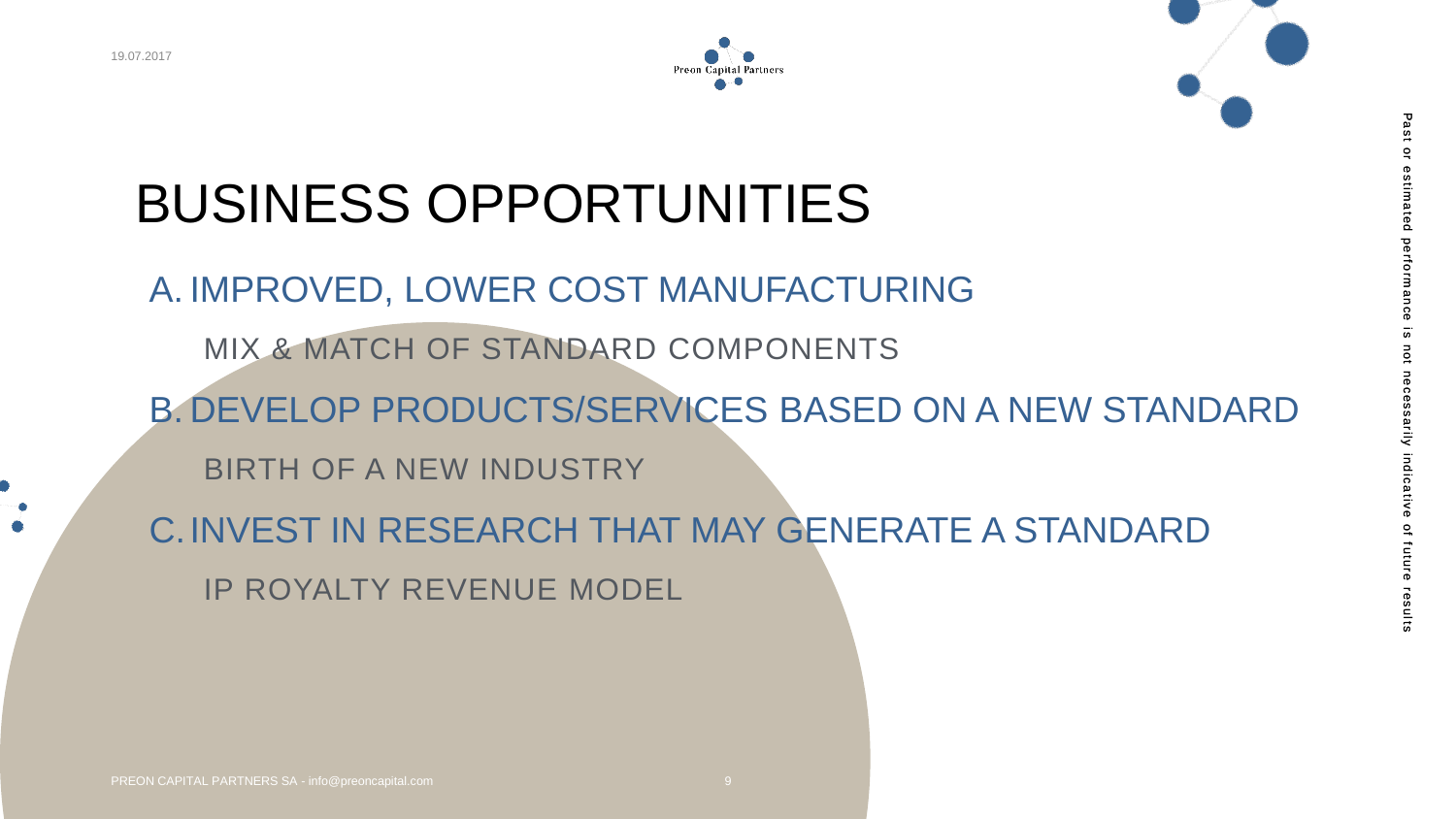

## A. IMPROVED, LOWER COST MANUFACTURING

#### THE ADVENT OF INTERCHANGEABLE PARTS

- In early 18<sup>th</sup> century gun making was an extremely skilled craft
- Every gun was unique, expensive to produce, difficult to repair
- In mid 18<sup>th</sup> century Honoré LeBlanc introduced standard parts
- Parts are simple, identical, interchangeable
- New guns required unskilled labour. They were cheap to produce and repair



### **LEBLANC'S INVENTION WAS IGNORED IN FRANCE**

- Revisited by Eli Whitney (1798) in US
- Used by US against France in the quasi-war
- Whitney's craft company was bought by Samuel Colt…

Benefit to the user:√√√ Benefit to the entrepreneur: √



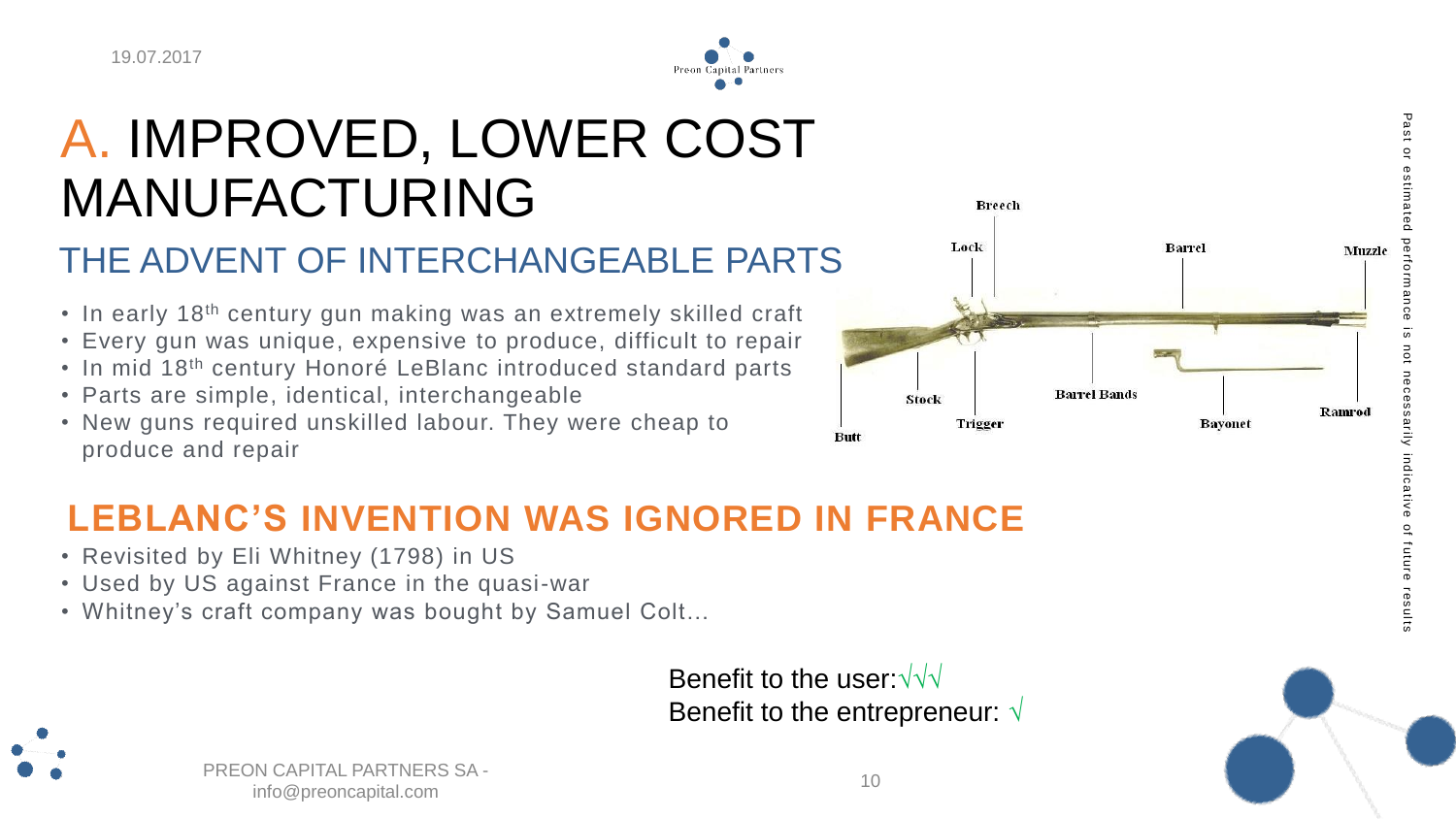

### B. DEVELOP SERVICES BASED ON A NEW STANDARD

#### THE CONTAINERS "NEW" INDUSTRY

Before 1950 bulk-break cargo was loaded/unloaded one piece at a time With TEU standard cargo grouped into identical boxes:

• Shipping time reduced by 84% • Shipping cost reduced by 35% The TEU standard has created a new industry, with enormous business opportunities, and boosted trade

Benefit to the user: √√√ Benefit to the entrepreneur:  $\sqrt{\sqrt{2}}$ 

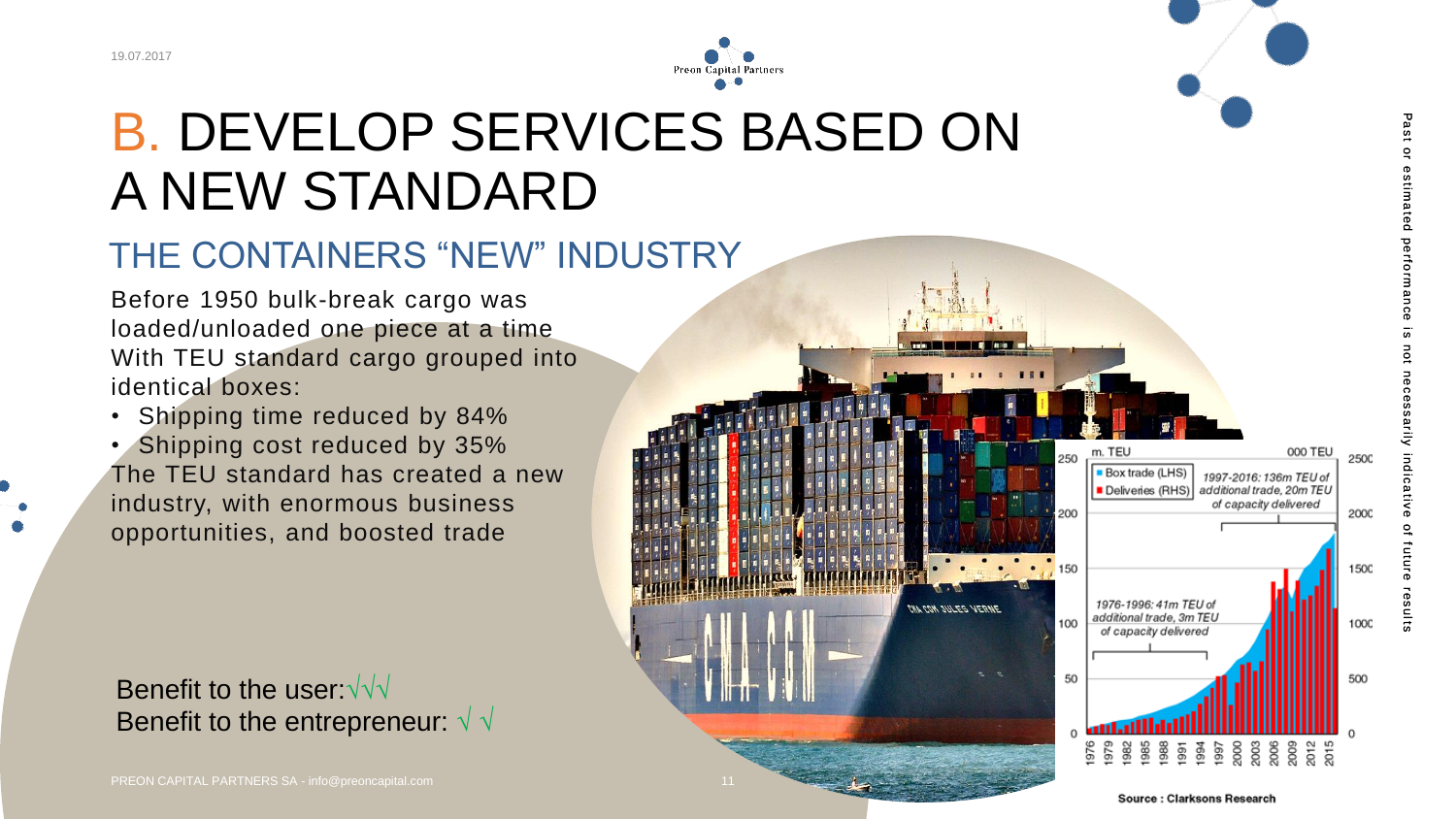

### C. INVEST IN RESEARCH THAT MAY GENERATE A STANDARD THE technicolor **3USINESS CASE**

Former Thomson, Thomson Multimedia

Active in all tech fields (A,B,C above) but focus is in tech IP (MPEG, HEVC, etc.)

Today owns 40k patents from 6k inventions Royalties from IP licences:

- EUR 290M or 6% of sales
- 35% of EBITDA
- 70% margin

Benefit to the user:√√ Benefit to the entrepreneur:  $\sqrt{\sqrt{x}}$ 

(\*) Source: <http://hooverip2.org/wp-content/uploads/ip2-wp16011-paper.pdf> (\*\*) Source: Bloomberg



Mobile phones patent yield: A recent study(\*) indicates:

- 32 licensors
- \$14b/y royalties
- 3.3% on mobile shipment sales

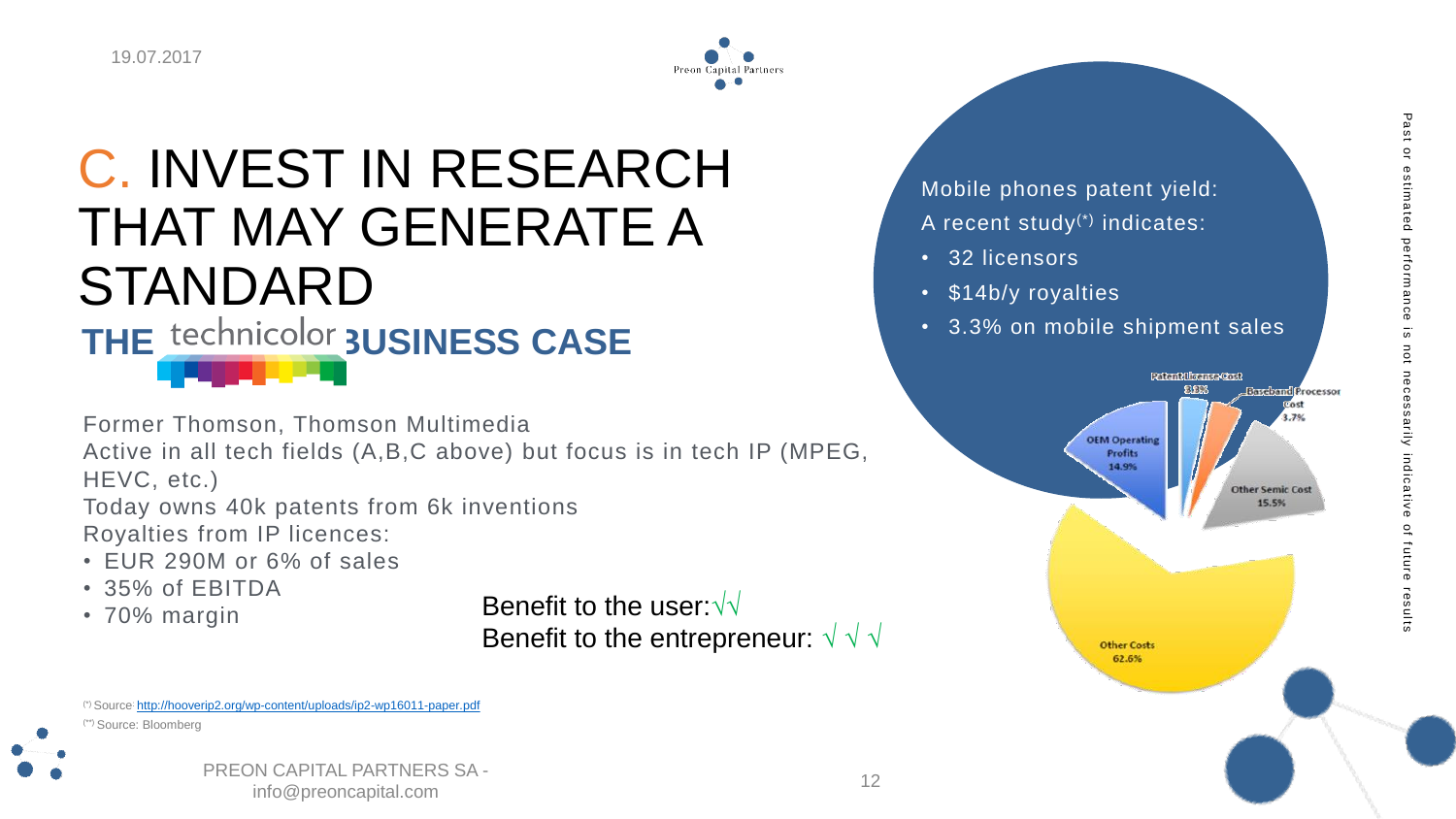

## A STANDARD FOR GENOME SEQUENCING?

### DEVELOPMENT STAGE?

Technology is mature Entering Genomics 2.0 (or mass-market) era WHICH TYPE OF STANDARD?

Need a responsive standard Fostering "compatibility and interoperability"

#### WHICH TECHNOLOGY?

Still at the dawn of a new science Need a forward-looking standard Beyond compression performance, random access and privacy issues should be key element

### TIMING SEEMS TO BE RIGHT AMAZING OPPORTUNITY TO DEFINE THE LANGUAGE OF A NEW SCIENCE

Web 2.0 (2004) describes WWW websites that emphasize user-generated content, usability, and interoperability for end-users. It describes the transition from an academic, research-driven usage to a universal, mass usage of the internet. It emphasizes facility of data exchange via the development of universal interfaces ("Standards")